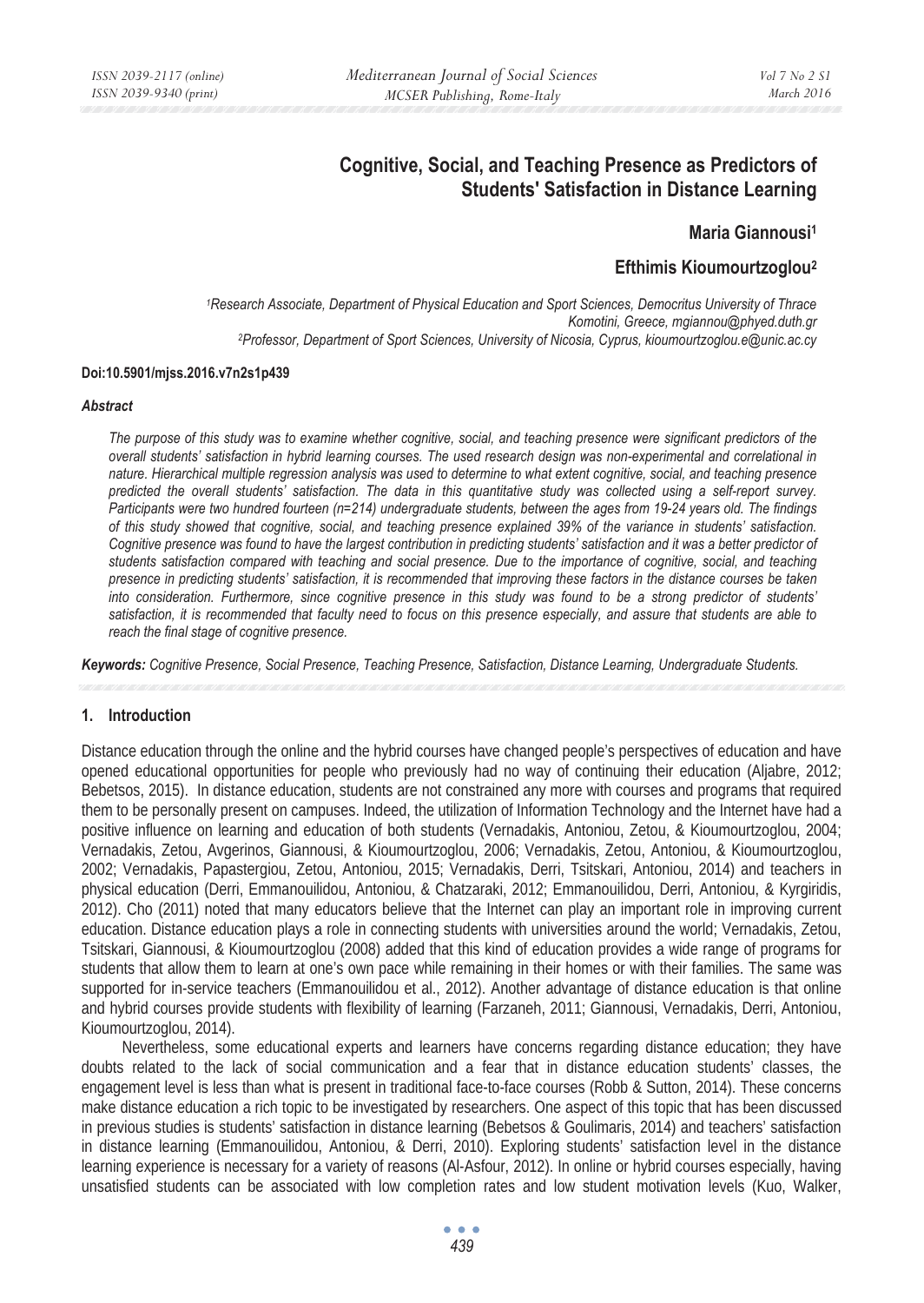Belland, & Schroder, 2013), either of which could take away from the benefits of this new technology and halt its progress. Al-Asfour (2012) suggested that instructors need to discover and understand issues related to students' satisfaction with online or hybrid courses in order to make suitable interventions that may resolve any influential factors on students' satisfaction. Students' satisfaction is an essential element of online and hybrid courses since it is an indicator of course quality and the successfulness of the overall learning experience (Cho, 2011; Jackson, Jones, & Rodriguez, 2010). This particular study focused on satisfaction and investigated specific factors that could predict this variable. Predictors, which were investigated in this study, were cognitive presence, social presence, and teaching presence. Cognitive presence, social presence, and teaching presence are components of the Community of Inquiry framework which was developed originally by Garrison, Anderson, & Archer (2000). To explain the meaning of the Community of Inquiry (CoI) framework, Kupczynski, Ice, Wiesenmayer, & McCluskey (2010) defined this framework as a theoretical framework that explains the online and hybrid learning experience in terms of interactions between three overlapping presences: Teaching, Social and Cognitive. In line, such presences are, among others, fundamentals in effective instruction of physical education (Derri, Vasiliadou, & Kioumourtzoglou, 2015; Kyrgiridis, Derri, Emmanouilidou, Chlapoutaki, & Kioumourtzoglou, 2014; Zetou, Nikolaos, & Evaggelos, 2014; Zetou, Malliou, Lola, Tsigganos, & Godolias, 2006; Zetou, Vernadakis, Bebetsos, & Makraki, 2012).

#### **2. Literature Review**

Several studies have reported potential benefits of social presence (Alman, Frey, & Tomer, 2012; Bulu, 2012; Filippou, 2015; Sung & Mayer, 2012; Wei, Chen, & Kinshuk, 2012; Zetou, Amprasi, Michalopoulou, Aggelousis, 2011), teaching presence (Antoniou, Gourgoulis, Trikas, Mavridis, & Bebetsos, 2003; Garrison, Cleveland-Innes, & Fung, 2010; Lear, Isernhagen, LaCost, & King, 2009), and cognitive presence in distance learning (Hosler & Arend, 2012; Alman et al., 2012). The benefits of cognitive, social, and teaching presence have made them a rich topic for researchers in the domain of distance learning.

However, due to the structure of online or hybrid courses, students could easily feel isolated compared with faceto-face courses; thus, assuring a high level of social presence among students could result in a more successful online or hybrid learning experience (Scollins-Mantha, 2008). Social presence has been defined in online and hybrid courses by Shea, Pickett, and Pelz (2003) as the ability of students to project themselves socially and affectively into a community of inquiry. When students fail to perceive social presence in online or hybrid courses, anticipated issues may result such as a high drop-out rate, low achievement, and low learning satisfaction (Scollins-Mantha, 2008). Robb & Sutton (2014) indicated that social presence has been given the most attention in the literature. Many studies have highlighted the topic of social presence in distance learning. In the literature, social presence in distance learning has been shown to have an impact on students' satisfaction (Bulu, 2012), student enjoyment (Bebetsos & Antoniou, 2008; Mackey & Freyberg, 2010), interaction level (Sung & Mayer, 2012; Wei et al., 2012), and collaborative learning (Mackey & Freyberg, 2010). The importance of social presence in distance education is potentially due to its positive influence of leading students to build a community of learning and make a connection with classmates (Sung & Mayer, 2012).

In terms of teaching presence, Jackson et al. (2010) found a correlation between instructors' actions and students' satisfaction in online courses; their study further showed that instructor's actions could have an impact students' satisfaction. Dunlap & Lowenthal, (2009) stated that teaching presence is the ability of a teacher or teachers to support and enhance social and cognitive presence through instructional management, building understanding, and direct instruction. Ladyshewsky (2013) also reported that teaching presence appeared to positively influence students' satisfaction with an online course of study. Teaching presence emphasizes the teacher's role and responsibilities in their learning environment. Some studies have shown that one role of teaching presence is to facilitate social presence and cognitive presence, both of which emphasized its importance in the distance learning experience (Garrison et al., 2010; Lear et al., 2009).

Regarding cognitive presence, assuring this presence in online or hybrid environment can sustain a high level of thinking and facilitate learning (Kanuka & Garrison, 2004). Cognitive Presence is defined as a process of practical inquiry distinguished by discourse and reflection for the purpose of constructing meaning and confirming understanding (Garrison et al., 2000). Cognitive presence has been studied less than the two other presences (Arbaugh et al., 2008; Hosler & Arend, 2012). Bangert (2008) stated that cognitive presence does not co-exist with teaching and social presence; instead cognitive presence is an outcome of their existence in the learning setting. Garrison et al., (2010) stated that cognitive presence is most closely associated with the process and outcomes of critical thinking and may be the most challenging element to facilitate and measure in the online or hybrid environment.

Furthermore, many studies have focused on studying students' satisfaction with online or hybrid courses due to its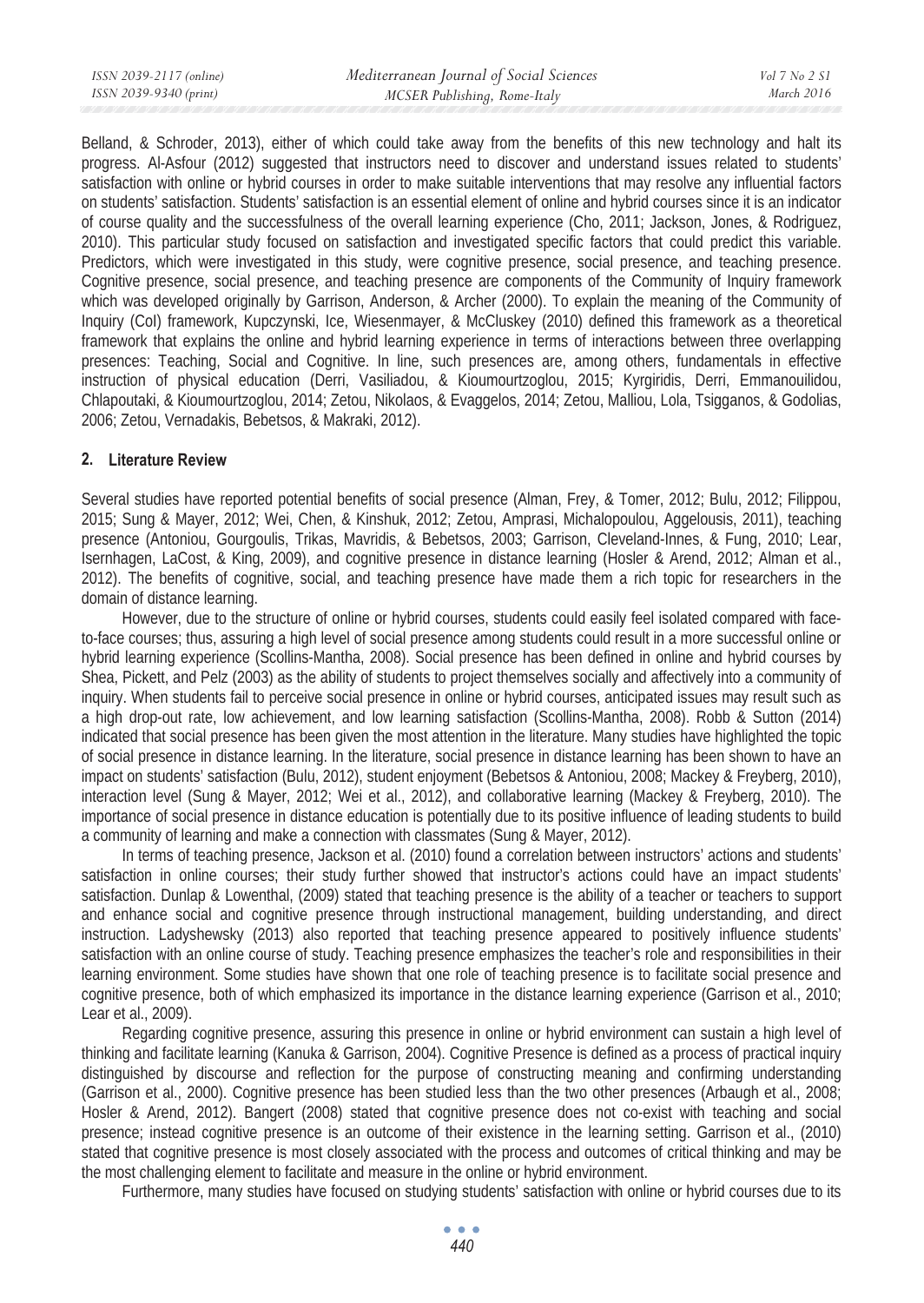| ISSN 2039-2117 (online) | Mediterranean Journal of Social Sciences | Vol 7 No 2 S1 |
|-------------------------|------------------------------------------|---------------|
| ISSN 2039-9340 (print)  | MCSER Publishing, Rome-Italy             | March 2016    |
|                         |                                          |               |

effect on the successfulness of the online or the hybrid experience (Al-Asfour, 2012; Alman et al., 2012; Vernadakis, Giannousi, Tsitskari, Antoniou, & Kioumourtzoglou, 2012). Also, Emmanouilidou et al. (2010) highlighted the participants' satisfaction from on line instruction and their conviction that it fostered their active and collaborative learning. There is a wide range of studies that focused on the factors that influence satisfaction (Vernadakis, Antoniou, Giannousi, Zetou, Kioumourtzoglou, 2011; Vernadakis, Kouli, Tsitskari, Gioftsidou, & Antoniou, 2014); there are studies which chose to explore predictors of satisfaction, specifically the role of satisfaction in relationship with social presence (Cobb, 2011; Robb, & Sutton, 2014), teaching presence (Bebetsos & Goulimaris, 2014; Hosler & Arend, 2012; Mayne & Wu, 2011), and cognitive presence (Hosler & Arend, 2012; Alman et al., 2012). However, the review of literature indicates that there are a limited number of studies that discuss cognitive, social, and teaching presence as predictors of students' satisfaction in online or hybrid courses. Based on this, there is a need for more studies to investigate the relationship between cognitive, social, and teaching presence and students' satisfaction and to investigate which presence best predicts students' satisfaction. Therefore, the purpose of this study was to examine whether cognitive, social, and teaching presence were significant predictors of the overall students' satisfaction in hybrid learning courses. It was intended to investigate if there was a relationship between students' satisfaction and these three presences, cognitive, social, and teaching presence. It was also intended to uncover if cognitive, social, and teaching presence were significant predictors of students' satisfaction, and which predictor did the best in predicting students' satisfaction. The study looked at the following general research statement: To what extent does cognitive presence predict students' satisfaction after adding it with teaching and social presence in hybrid learning courses?

The results of this study would be helpful for researchers who are interested on evaluating students' successfulness in online and hybrid environments. Investigating the importance of cognitive, social, and teaching presence as a significant predictor of students' satisfaction, would be beneficial for researchers who are interested in making suitable interventions to facilitate online and hybrid courses. With the knowledge that these presences have an influence on the ability to understand the online and hybrid learning experience, instructors may be motivated to implement or make changes on the instructional design, facilitate discourse and improve the quality of online and hybrid learning. In other words, would increase the awareness of the appropriate planning steps for online and hybrid courses.

# **3. Methods**

#### *3.1 Participants*

The participants included in this study were undergraduate students enrolled in courses at the Democritus University of Thrace, School of Physical Education & Sport Science in winter and spring semesters of 2013. The sampling frame used for this study was convenience sampling. For data collection, the researchers asked three instructors who were delivering hybrid instructions in different subject disciplines at the university to allow students' participation in the study. As a result, two hundred fourteen (n=214) students participated in the data collection. The participants consisted of 77 (36%) freshmen, 59 (27.6%) sophomores or juniors, and 78 (36.4%) seniors. One hundred thirty one (61.2%) of the participants were male and eighty three were female (38.8%), between the ages from 19-24 years old. The students' participation was voluntary, and the anonymity of students' responses and their confidentiality as participants were explained before distributing the instruments.

# *3.2 Instrumentation*

The CoI survey developed by Arbaugh et al. (2008) with 34 items and the satisfaction survey developed by Kuo, Walker, Schroder, & Belland (2014) with 5 items were used for data collection purposes. CoI survey obtained information regarding students' perception in order to measure the presences within online and hybrid learning environments based on a single instrument. The survey consists of three subparts (corresponding to the three presences) each of which includes a different number of items that purport to measure each presence type (cognitive - 12 items, social - 9 items, and teaching presence - 13 items). Survey instruments measure the three presences and the satisfaction using a fivepoint Likert-type scale ranged from 1 (strongly disagree) to 5 (strongly agree). The validity and reliability of these survey instruments were previously established. Arbaugh et al. (2008) principal component analysis found that data supports the construct validity of the presences as measured by the CoI instrument. The same study also produced Cronbach's alpha indexes indicative of high internal consistency: (a) teaching presence =  $.94$ ; (b) social presence =  $.91$ ; (c) cognitive presence = .95. Similar, Kuo et al. (2014) in their study confirmed the construct validity of the satisfaction survey, while internal consistency estimated by Cronbach's alpha measure was also high .93.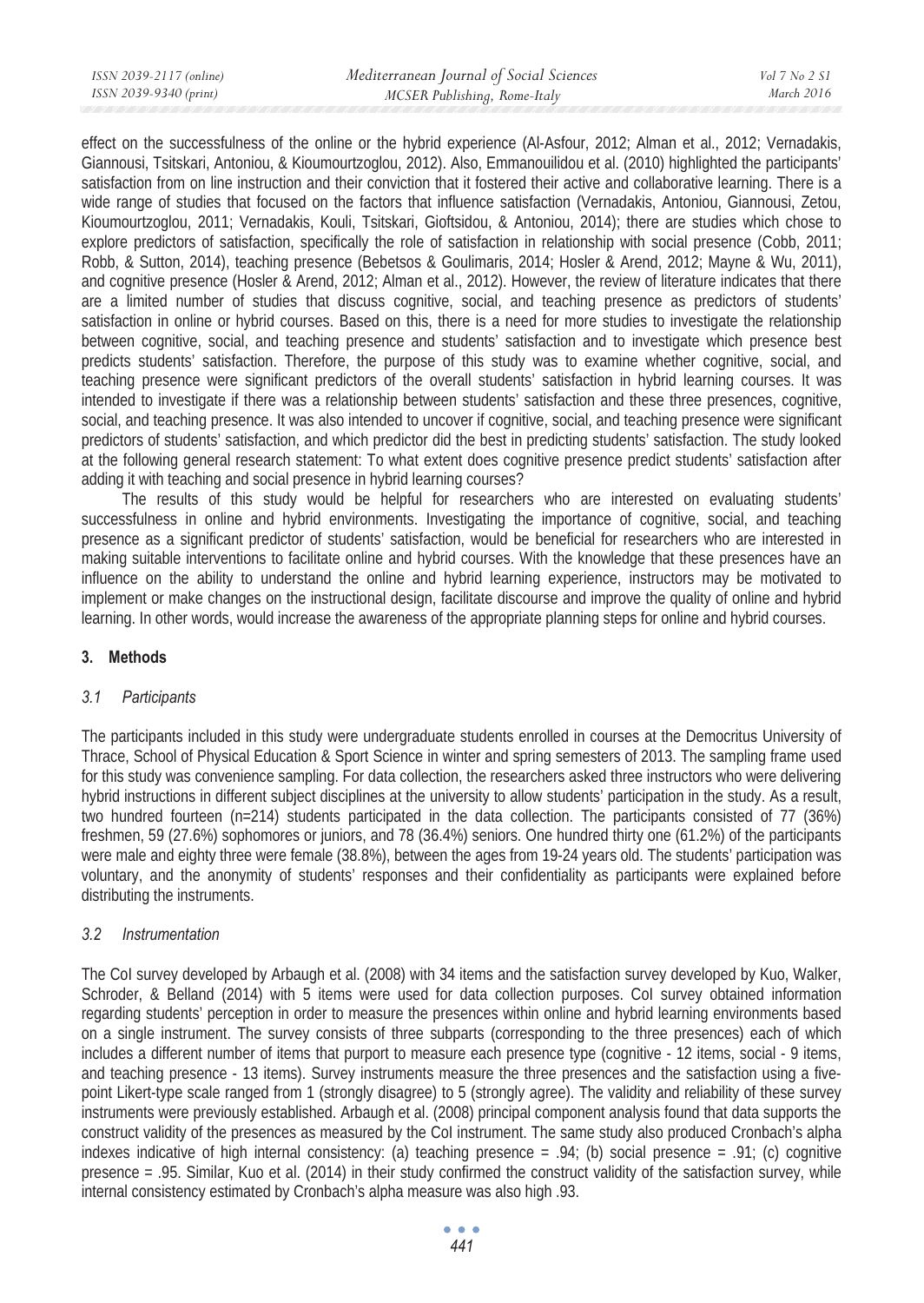#### *3.3 Data Collection*

An online version of the CoI and satisfaction survey instruments were posted on a course management system used by the instructors to deliver their courses. The data were collected at the end of each course as a part of course evaluation procedure. When each session was over, the participants were asked to complete the CoI and satisfaction questionnaires with as much care as possible in a retrospective way.

The online questionnaire was designed in such a way that when participants first clicked on the link to the questionnaire, they were shown an informed consent letter explaining the purpose and structure of the questionnaire, their rights as participants, as well as any possible risk involved in participation of this research. In the letter, participants were also given the email address of the researcher in case there were other questions regarding the research that a participant wished to clarify. The email could also be used if a participant was interested in knowing the results of the research study.

The online questionnaire was divided into five different sections. After reading the informed consent letter, the participants were directed to the first section of the questionnaire where questions relative with the participants' demographic information (age, gender, academic year) were included. The four other sections focused on asking students about their perception of teaching presence, social presence, cognitive presence, and overall satisfaction. Participants completed the questionnaire in a section-by-section manner, that is, after the completion of one section, the participant was asked to click a next button to go to the next section, until all sections were completed. The questionnaire was also designed with an embedded program so that if a participant chose to skip any item, a remark designed using JavaScript appeared requiring the participant to complete the missing item before he or she proceeded to the next section. After completion of the entire questionnaire, the participant clicked on a submit button, which sent the completed questionnaire to a secure server accessible only by the researcher. It was determined that participants would need approximately 30 minutes to complete all sections of this instrument.

#### *3.4 Data Analysis*

The research design used in this study was non-experimental and correlational in nature. According to Green & Salkind (2013), correlational research investigates the relationship between variables and the extent of this relationship. When a researcher is exploring the relationship between more than two variables, a special kind of statistics known as multivariate correlational statistics is used; one kind of these multivariate correlational statistics is hierarchical multiple regression analysis (Green & Salkind, 2013).

Hierarchical multiple regression analysis was chosen to determine if cognitive, social, and teaching presence are significant predictors of students' satisfaction. A Statistical Package for the Social Science (SPSS) version 22 was used to analyze data. Descriptive statistics including mean and standard deviation were provided in order to explain clearly the sample of this study. Correlation coefficients were computed to determine if there were significant relationships between variables. Assumptions of hierarchical multiple regression analysis were tested.

The regression equation model for the main research question was as follows: Predicted Value of Students' Satisfaction =  $B0 + B1x1 + B2x2 + B3x3$ ; whereas  $B0$  was constant,  $B1$  was the coefficient on the teaching presence,  $B2$ was the coefficient on the social presence, β3 was the coefficient on the cognitive presence, x1 was teaching presence score, x2 was social presence score, and x3 was cognitive presence score.

# **4. Results**

# *4.1 Reliability of the scales*

The Cronbach's alpha coefficients were calculated in this present study and they were .91 for the social presence scale, .93 for the teaching presence scale, and finally .94 for the cognitive presence scale (Table 1). Green & Salkind (2013) suggested that a scale with a Cronbach alpha of .9 has an excellent internal consistency. Thus, the cognitive presence scale, the teaching presence scale and the social presence scale have an excellent internal consistency.

#### *4.2 To what extent does cognitive presence predict students' satisfaction after adding it with teaching and social presence in hybrid learning courses*

In order to assess whether cognitive presence was a significant predictor of students' satisfaction when added to the

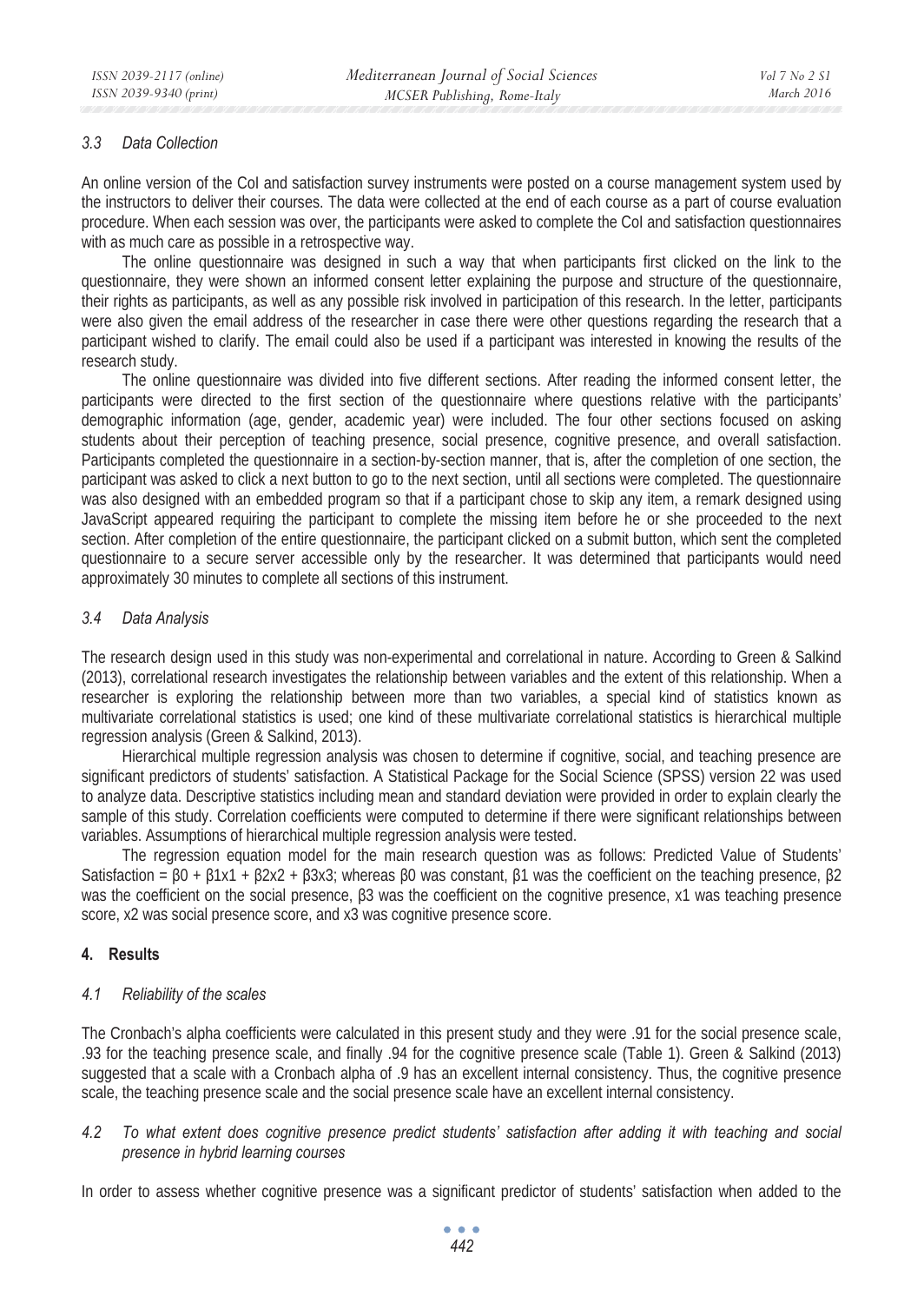| ISSN 2039-2117 (online) | Mediterranean Journal of Social Sciences | Vol 7 No 2 S1 |
|-------------------------|------------------------------------------|---------------|
| ISSN 2039-9340 (print)  | MCSER Publishing, Rome-Italy             | March 2016    |

model that had social and teaching presence, a hierarchical multiple regression was performed using students' satisfaction as the dependent variable. First, social presence and teaching presence were entered to the regression, and then cognitive presence was entered. This new model had three predictors: cognitive presence, social presence, and teaching presence.

Examining Pearson correlation in Table 1 showed that the three predictors and students satisfaction were positively correlated. The correlation between teaching presence and students satisfaction was statistically significant, *r* = .467, *p* < .05 (two tailed). The correlation between social presence variable and students satisfaction was statistically significant,  $r = .511$ ,  $p < .05$  (two tailed). Pearson correlation was also significant between cognitive presence and students satisfaction,  $r = .596$ ,  $p < .05$  (two tailed). Participants who had a high perception toward teaching presence had a high satisfaction with the hybrid learning courses. Participants who had a high perception toward social presence also had a high satisfaction with the hybrid learning courses. Finally, participants who had a high perception toward cognitive presence had also a high satisfaction. For the overall regression to predict students satisfaction from social presence, teaching presence, and cognitive presence,  $R = .628$  and  $R^2 = .39$  (Table 2). That means, social presence, teaching presence, and cognitive presence as a group predicted 39% of the variance in students' satisfaction. The adjusted *R2* was .390. The overall regression, which had all the three predictors, was statistically significant,  $F(3, 211) = 167.29$ ,  $p \lt$ .05.

**Table 1.** Correlations among the three presences (teaching, social, cognitive) and students' satisfaction.

|                    | Satisfaction | Teaching presence | Social presence |
|--------------------|--------------|-------------------|-----------------|
| Teaching presence  | $.467*$      |                   |                 |
| Social presence    | $.511*$      | .502*             |                 |
| Cognitive presence | .596*        | $.660*$           | $.616*$         |

 $^*p < 0.05$ 

When looking at the coefficients table (Table 3), teaching presence was a significant predictor of students satisfaction when social presence and cognitive presence were controlled  $t(210) = 2.58$ ,  $p < 0.05$ . Social presence was also a significant predictor of students satisfaction when teaching presence and cognitive presence were controlled *t*(210) = 6.10, *p* < .05. Cognitive presence was also a significant predictor of students satisfaction when teaching presence and social presence were controlled *t*(210) = 9.80, *p* < .05.

**Table 2.** Model summary of the hierarchical multiple regression analysis.

| Mode |       |      | R R square Adjusted R square Std. error of the estimate |        | Change statistics                |                  |  |        |
|------|-------|------|---------------------------------------------------------|--------|----------------------------------|------------------|--|--------|
|      |       |      |                                                         |        | R square change F change df1 df2 |                  |  |        |
|      | .558ª | -311 | .309                                                    | .57165 | .311                             | $180.32^*$ 2 211 |  |        |
|      | 628b  | 392  | .390                                                    | .54099 | .081                             | $95.91*$         |  | 1, 210 |

a. Predictors: (constant), social presence, teaching presence

b. Predictors: (constant), social presence, teaching presence, cognitive presence

 $*p < 0.05$ 

After comparing the standardized coefficients for the three predictors, it is clear that among the three predictors, cognitive presence was responsible for the most change in students satisfaction with *ȕ*=.405. It followed with social presence with  $\beta$ =.225 and then teaching presence with  $\beta$ =.106. It seems that teaching presence was responsible for the least change in students' satisfaction. It is noticeable that entering cognitive presence to the model had reduced the effect of teaching and social presence. The addition of cognitive presence to the first model, which had only social and teaching presence, resulted in an additional 8.1% of the variance being explained (*R2* change = .081). Cognitive presence was found to be a better predictor of students' satisfaction compared with the two other predictors. The multiple regression model equation for predicting the students satisfaction score from the three predictors is Y1=1.432 + .114X1 + .236X2 + .434X3; whereas X1 is the score for the teaching presence scale, X2 is the score for the social presence scale, and X3 is the score for the cognitive presence scale.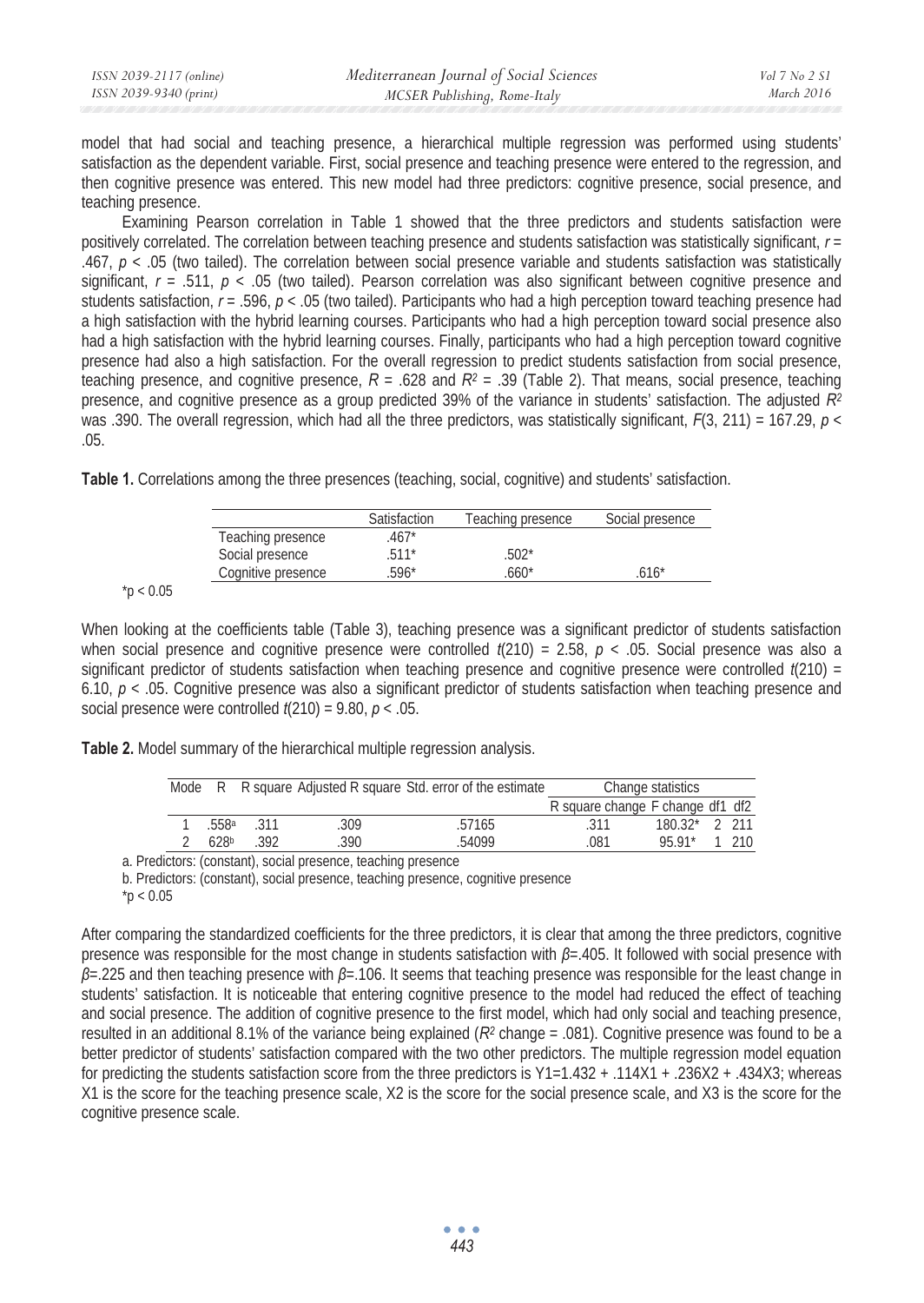| Model              |          | Std. error | Beta |           | Correlation part |
|--------------------|----------|------------|------|-----------|------------------|
| Constant           | $1.713*$ | .149       |      | $12.378*$ |                  |
| Teaching presence  | .313     | .048       | .288 | $8.273*$  | .252             |
| Social presence    | .392     | .046       | .374 | 10.841*   | .327             |
| Constant           | 1.432    | .144       |      | $10.670*$ |                  |
| Teaching presence  | .114     | .051       | .106 | $2.584*$  | .082             |
| Social presence    | .236     | .048       | .225 | $6.097*$  | .179             |
| Cognitive presence | .434     | .054       | .405 | $9.799*$  | .282             |

**Table 3.** Coefficients table of the hierarchical multiple regression model.

 ${}^{\star}p < 0.05$ 

# **5. Discussion**

Social presence and teaching presence together were found in this study to significantly predict students' satisfaction and they both predicted 31.1% of the variance in students' satisfaction. When adding cognitive presence to the overall hierarchical regression, which predicted students' satisfaction from cognitive presence, social presence, and teaching presence, the overall hierarchical regression model was also statistically significant. All of the three factors were able to explain 39.2% of the variance in students' satisfaction. The addition of cognitive presence by itself resulted in a significant contribution into the regression equation. Adding cognitive presence contributed an additional 8.1% of the variance being explained in the final model. The results showed that among the three factors (teaching presence, social presence, and cognitive presence) cognitive presence was found to be the strongest predictor of students' satisfaction. Akyol and Garrison (2008) supported this result when they stated that cognitive presence goes to the heart of the CoI framework.

Cognitive presence is important due to its strong correlation with the learning process (Akyol & Garrison, 2008; Akyol & Garrison, 2011). Cognitive presence has showed up as the strongest predictor of satisfaction, maybe because it does not coexist with teaching and social presence; instead it is an outcome of their existence in different learning settings (Bangert, 2008; Bebetsos & Theodorakis, 2003). Cognition aspect in the learning setting is the main target of the learning process; due to this, students could look at it as the main factor affecting their satisfaction in online or hybrid learning courses. Akyol & Garrison (2009) stated that cognitive presence is highlighted as the purpose for students enrolling in an online or hybrid higher education course. Thus, instructors and administrators in the online or hybrid courses should, first of all, take into consideration, improving cognitive presence, as well as social, and teaching presence in their courses.

Faculty should be well prepared to guide their courses while taking into consideration the elements of CoI. This need could be met by providing more workshops that may help to improve faculty knowledge regarding the CoI elements in the online and hybrid environment. Such a workshop might focus on strategies that faculty may use to improve cognitive, social, and teaching presence, and should stress their importance to the students. Faculty should be aware of the requirements of how to build online and hybrid courses in a way that may improve their presence and their student's presence, as well as content presence, in order to enhance the whole online or hybrid learning experience.

Moving from traditional classes to online or hybrid courses is challenging, and requires an adjustment to the traditional roles held by the instructor (Vernadakis et al., 2012; Giannousi et al., 2014). Due to this, special workshops should be held to prepare instructors for adjusting to their new teaching responsibility and moving smoothly from face-toface format to online and hybrid format. These workshops should prepare faculty for how to perceive online and hybrid course structure, and educate them on how to build pedagogy that match learners' needs in this learning environment (Emmanouilidou et al., 2012). According to Jackson et al. (2010) instructors should be educated about the importance of their actions in online and hybrid courses; starting from developing the online and hybrid course and then delivering it, instructors should promote their existence in the course. Perhaps, instructors could do that by providing timely feedback, interacting, and preparing well for the class activities and assignments.

Since cognitive presence in this study was found to be a strong predictor of students' satisfaction, it is recommended that faculty need to focus on this presence and assure that students are able to reach the final stage of cognitive presence, which is the resolution phase. Instructors must make sure that students are able to move through the whole cycle of the Practical Inquiry Model (Darabi, Arrastia, Nelson, Cornille, & Liang, 2011). Activities should be set for students in a way that guides them through the process of critical thinking in many research areas (Bebetsos, Antoniou, Kouli, & Trikas, 2004; Garrison et al., 2010). Instructors should start such an activity by triggering the learning process, encouraging students to reflect on it within the learning community, and making sure that they construct meaningful knowledge and start learning new knowledge (Garrison et al., 2000). According to Ladyshewsky (2013) instructors can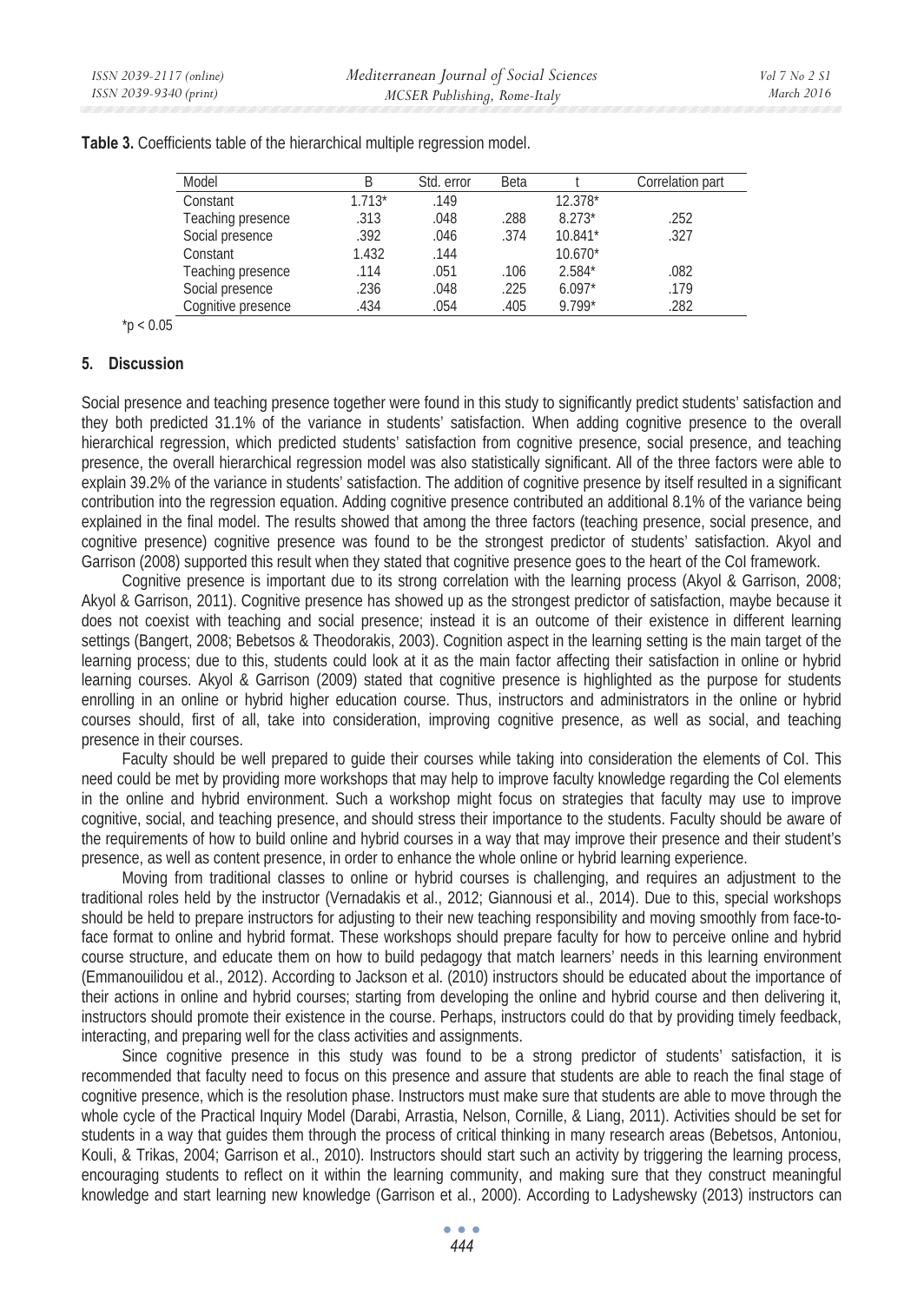help students to reach the last two phases by fostering their ability to challenge themselves and think critically beyond the boundaries of the problem. Encouraging learners to rate their contributions and to become aware of their level of thinking is another way to promote cognitive presence (Arbaugh et al., 2008). Assuring appropriate course design and facilitating activities and discussion could play an additional role in influencing cognitive presence (Hosler, & Arend, 2012). Bangert (2008) stated that cognitive presence could be reached through support from teaching and social presence; this highlights the importance of these presences as well in the learning setting.

#### **6. Conclusion**

The frames of the CoI, which are cognitive, social, and teaching presence, were found to be significant predictors of students' satisfaction. Cognitive presence was found to be the best predictor of students' satisfaction since it explained the most variance in students' satisfaction. This result suggested integrating the CoI framework within the hybrid learning courses due to its importance and positive influence on students' satisfaction. This study recommended replicating this study in other universities that have similar hybrid or online courses, exploring this topic using a qualitative method, and conducting more studies about variables affecting students' satisfaction in online or hybrid learning environments.

#### **References**

- Akyol, Z., & Garrison, D. (2011). Understanding cognitive presence in an online and blended community of inquiry: Assessing outcomes and processes for deep approaches to learning. *British Journal of Educational Technology, 42*(2), 233– 250.
- Akyol, Z., & Garrison, D. (2008). The development of a community of inquiry over time in an online course: Understanding the progression and integration of social, cognitive and teaching presence. *Journal of Asynchronous Learning Networks, 12*(3-4), 3–  $22.2$
- Al-Asfour, A. (2012). Examining student satisfaction of online statistics courses. *Journal of College Teaching and Learning, 9*(1), 33–38.

Aljabre, A. (2012). An exploration of distance learning in Saudi Arabian universities: current practices and future possibilities. *International Journal of Business, Humanities and Technology, 2*(2), 132–137.

- Alman, S. W., Frey, B. A., & Tomer, C. (2012). Social and cognitive presence as factors in learning and student retention: An investigation of the cohort model in an iSchool setting. *Journal of Education for Library & Information Science, 53*(4), 290–302.
- Antoniou, P., Gourgoulis V., Trikas, G., Mavridis, T., & Bebetsos, E. (2003). Using Multimedia as an instructional tool in Physical Education. *Journal of Human Movements Studies, 44*, 433-446.
- Arbaugh, J. B., Cleveland-Innes, M., Diaz, S. R., Garrison, D. R., Ice, P., Richardson, J. C., & Swan, K. P. (2008). Developing a community of inquiry instrument: Testing a measure of the community of inquiry framework using a multi-institutional sample. *The Internet and Higher Education, 11*(3-4), 133–136.
- Bangert, A. (2008). The influence of social presence and teaching presence on the quality of online critical inquiry. *Journal of Computing in Higher Education, 20*(1), 34– 61.
- Bebetsos, E. (2015). Prediction of Participation of Undergraduate University Students in a Music and Dance Master's Degree Program. *International Journal of Instruction, 8*(2), 165–176.
- Bebetsos, E., & Antoniou, P. (2008). University students' differences on attitudes towards computer use. Comparison with students' attitudes towards physical activity*. Interactive Educational Multimedia 17*, 20–28.
- Bebetsos, E., Antoniou, P., Kouli, O., & Trikas, G. (2004). Knowledge and information in prediction of intention to play badminton. *Perceptual and Motor Skills, 98*, 1210–1218.
- Bebetsos, E., & Goulimaris, D. (2014). Personal outcome and leadership as defining factors of satisfaction in the context of the course "Arts II: Overview of Greek Music and Dance" of the Hellenic Open University. *Turkish Online Journal of Distant Education, 15*(2), 12–23.
- Bebetsos, E., & Theodorakis, N. (2003). Athletes' Satisfaction among Team Handball Players in Greece. *Perceptual and Motor Skills, 97*, 1203–1208.
- Bulu, S. T. (2012). Place presence, social presence, co-presence, and satisfaction in virtual worlds. *Computers and Education, 58*(1), 154–161.
- Cho, T. (2011). The impact of types of interaction on student satisfaction in online courses. *International Journal on E-Learning, 10*(2), 109–125.
- Cobb, S. C. (2011). Social presence, satisfaction, and perceived learning of RN-to-BSN students in web-based nursing courses. *Nursing Education Perspectives, 32*(2), 115–119.
- Darabi, A., Arrastia, M. C., Nelson, D. W., Cornille, T., & Liang, X. (2011). Cognitive presence in asynchronous online learning: A comparison of four discussion strategies. *Journal of Computer Assisted Learning, 27*(3), 216–227.
- Derri, V., Emmanouilidou, K., Antoniou P., & Chatzaraki, V. (2012). Distance versus face to face professional development environment: Physical educators' knowledge acquisition on student evaluation. *Journal of Teaching and Education, 1*(5), 179–183.
- Derri, V., Vassiliadou, O., & Kioumourtzoglou, E. (2015). The effects of a short-term professional development program on physical education teachers' behavior and students' engagement in learning. *European Journal of Teacher Education, 38*(2), 234–262.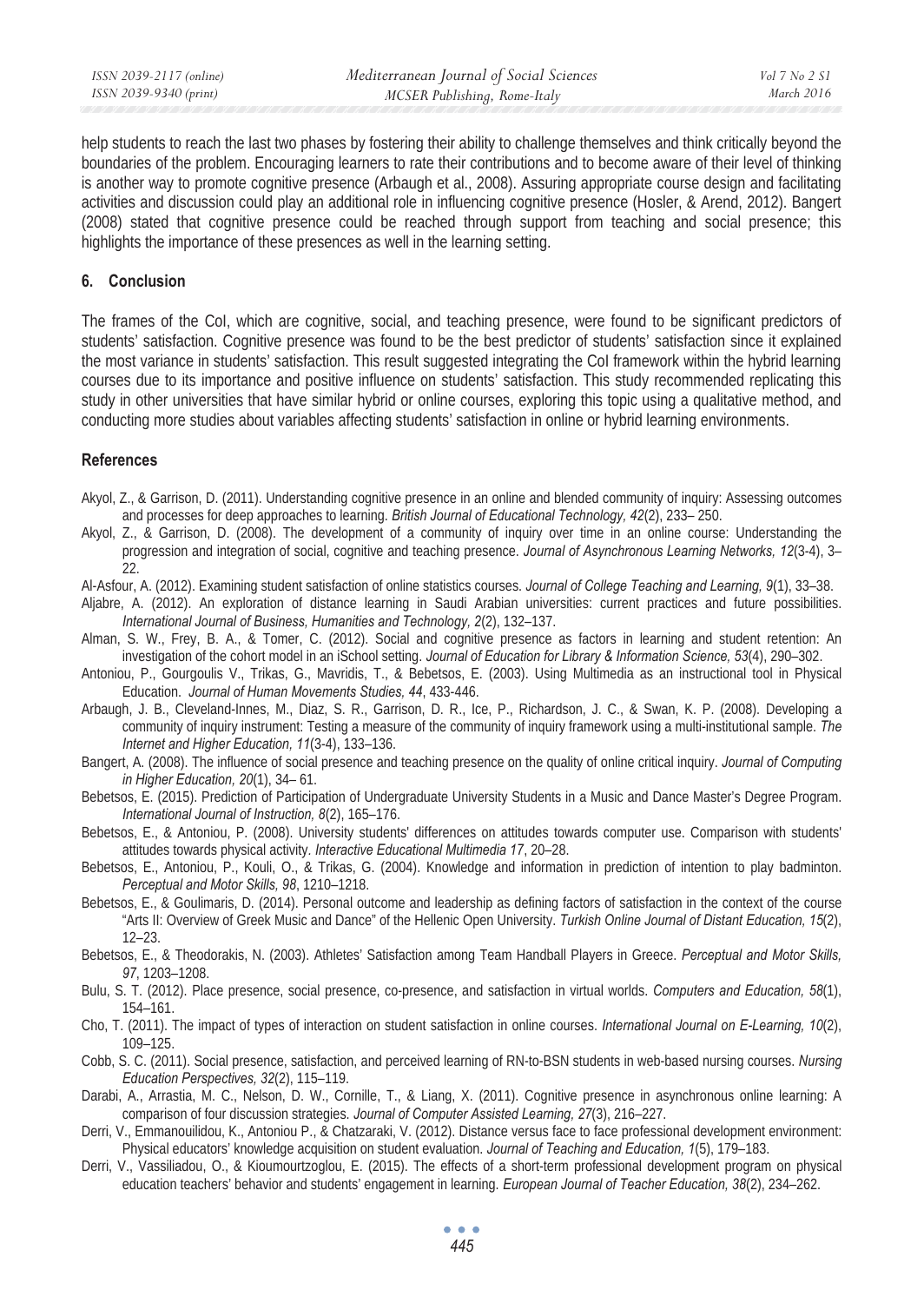- Dunlap, J., & Lowenthal, P. (2009). Tweeting the night away: Using twitter to enhance social presence. *Journal of Information Systems Education, 20*(2), 129–135.
- Emmanouilidou, K., Derri, V., Antoniou, P., Kyrgiridis, P. (2012). Comparison between synchronous and asynchronous instructional delivery method of training programme on in-service physical educators' knowledge. *Turkish Online Journal of Distance Education, 13*(4), 193–208.
- Emmanouilidou, K., Antoniou, P., & Derri, V. (2010). Physical educators' perspectives on instructional methodology of synchronous distance professional development. *Turkish Online Journal of Distance Education, 11*(2), 51–60.
- Farzaneh, J. (2011). Distance education based on educational philosophy, postmodernism. *Australian Journal of Basic & Applied Sciences, 5*(9), 91–100.
- Filippou, F. (2015). The First Woman's Dancer Improvisation in the Area of Roumlouki (Alexandria) through the Dance "Tis Marias". *Ethnologia*, 6, 1-24.
- Garrison, D. R., Anderson, T., & Archer, W. (2000). Critical inquiry in a text-based environment: Computer conferencing in higher education. *The Internet and Higher Education, 2*(2-3), 87–105.
- Garrison, D., Cleveland-Innes, M., & Fung, T. (2010). Exploring causal relationships among teaching, cognitive and social presence: Student perceptions of the community of inquiry framework. *Internet and Higher Education, 13*, 31–36.
- Giannousi, M., Vernadakis, N., Derri, V., Antoniou, P., & Kioumourtzoglou, E. (2014). A comparison of student knowledge between traditional and blended instruction in a physical education in early childhood course. *Turkish Online Journal of Distance Education, 15*(1), 99-113.
- Green, B.S., & Salkind, J.N. (2013). *Using SPSS for Windows and Macintosh: Analyzing and understanding data* (7th Ed.). New Jersey: Prentice Hall.
- Hosler, K. A., & Arend, B. D. (2012). The importance of course design, feedback, and facilitation: student perceptions of the relationship between teaching presence and cognitive presence. *Educational Media International, 49*(3), 217–229.
- Jackson, L. C., Jones, S. J., & Rodriguez, R. C. (2010). Faculty actions that result in student satisfaction in online courses. *Journal of Asynchronous Learning Networks, 14*(4), 78–96.
- Kanuka, H., & Garrison, D. R. (2004). Cognitive presence in online learning. *Journal of Computing in Higher Education, 15*(2), 21–39.
- Kuo, Y. C., Walker, A., Belland, B. R., & Schroder, K. E. (2013). A predictive study of student satisfaction in online education programs. *The International Review of Research in Open and Distance Learning, 14*(1), 16–39.
- Kuo, Y. C., Walker, A. E., Schroder, K. E., & Belland, B. R. (2014). Interaction, Internet self-efficacy, and self-regulated learning as predictors of student satisfaction in online education courses. *The Internet and Higher Education, 20*, 35–50.
- Kupczynski, L., Ice, P., Wiesenmayer, R., & McCluskey, F. (2010). Student perceptions of the relationship between indicators of teaching presence and success in online courses. *Journal of Interactive Online Learning, 9*(1), 23–43.
- Kyrgiridis, P., Derri, V., Emmanouilidou, K., Chlapoutaki, E., & Kioumourtzoglou, E. (2014). Development of a Questionnaire for selfevaluation of teacher effectiveness in physical education (SETEQ-PE). *Measurement in Physical Education and Exercise Science, 18*(2), 73–90.
- Ladyshewsky, R. K. (2013). Instructor presence in online courses and student satisfaction. *International Journal for the Scholarship of Teaching and Learning, 7*(1), 1–23.
- Lear, J. L., Isernhagen, J. C., LaCost, B. A., & King, J. W. (2009). Instructor presence for web-based classes. *The Delta Pi Epsilon Journal, 51*(2), 86–98.
- Mackey, K. R. M., & Freyberg D.L. (2010). The effect of social presence on affective and cognitive learning in an international engineering course taught via distance-learning. *Journal of Engineering Education, 99*(1), 23–34.
- Mayne, L. A., & Wu, Q. (2011). Creating and measuring social presence in online graduate nursing courses. *Nursing Education Perspectives, 32*(2), 110–114.
- Robb, C. A., & Sutton, J. (2014). The importance of social presence and motivation in distance learning. *Journal of Technology, Management & Applied Engineering, 31*(1-3), 1-10.
- Scollins-Mantha, B. (2008). Cultivating social presence in the online learning classroom: A literature review with recommendations for practice. *International Journal of Instructional Technology & Distance Learning, 5*(3), 1–15.
- Shea, P. J., Pickett, A. M. & Peltz, W. E. (2003). A follow-up investigation of teaching presence in the SUNY learning network. Journal of Asynchronous Networks, 7(2), 61–80.
- Sung, E., & Mayer, R. E. (2012). Five facets of social presence in online distance education. *Computers in Human Behavior, 28*(5), 1738–1747.
- Vernadakis, N., Antoniou, P., Giannousi, M., Zetou, E., & Kioumourtzoglou, E. (2011). The effect of information literacy on physical education students' perception of a course management system. *Learning, Media and Technology, 36*(4), 419–435.
- Vernadakis, N., Antoniou, P., Zetou, E., Kioumourtzoglou, E. (2004). Comparison of three different instructional methods on teaching the skill of shooting in basketball. *Journal of Human Movement Studies, 46*(5), 421-440.
- Vernadakis, N., Derri, V., Tsitskari, E., Antoniou, P. (2014). The effect of Xbox Kinect intervention on balance ability for previously injured young competitive male athletes: A preliminary study. *Physical Therapy in Sport, 15*(3), 148–155.
- Vernadakis, N., Giannousi, M., Tsitskari, E., Antoniou, P., & Kioumourtzoglou, E. (2012). A comparison of student satisfaction between traditional and blended technology course offerings in physical education. *Turkish Online Journal of Distance Education, 13*(1), 137–147.
- Vernadakis, N., Kouli, O., Tsitskari, E., Gioftsidou, A., & Antoniou, P. (2014). University students' ability-expectancy beliefs and